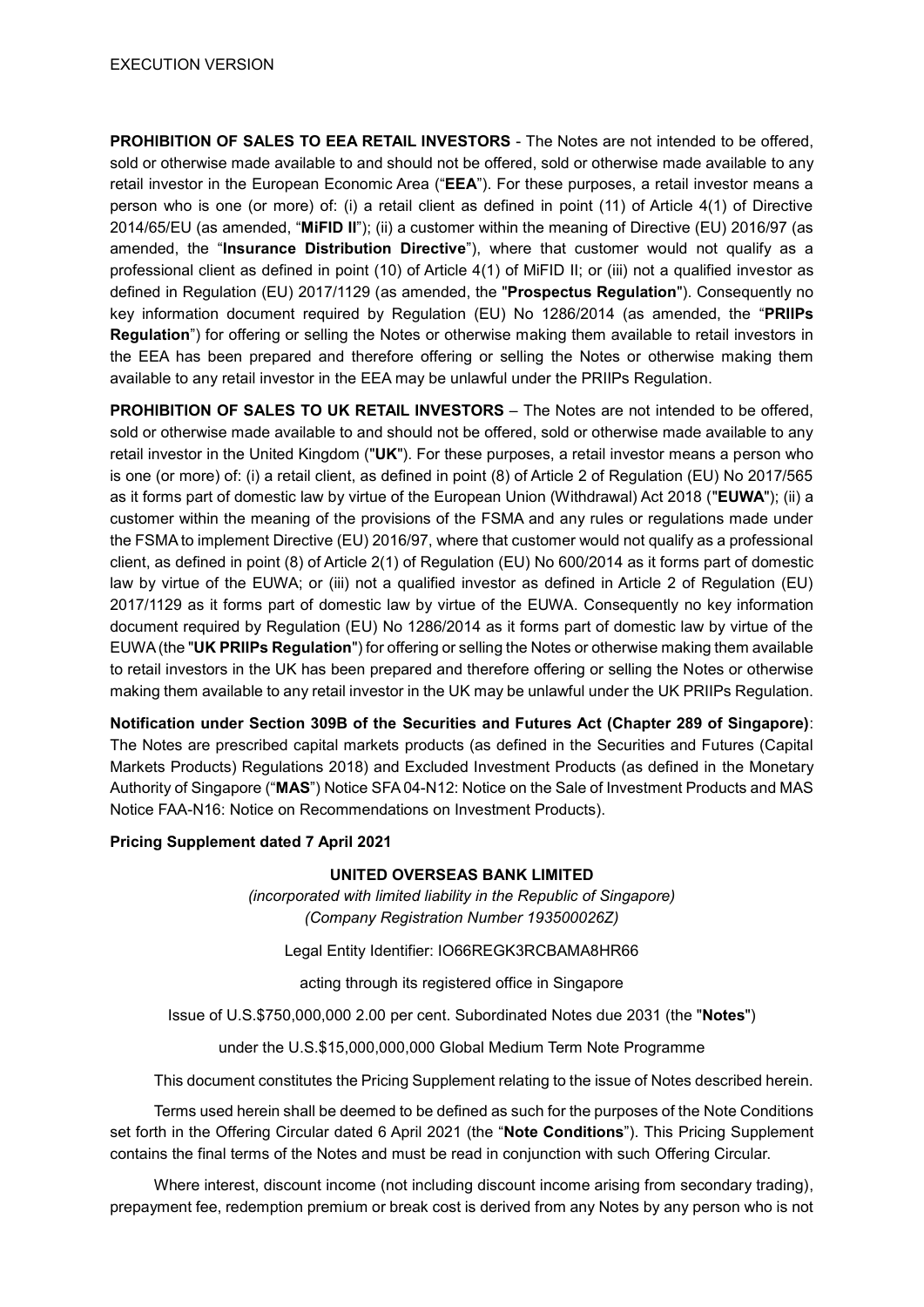resident in Singapore and who carries on any operations in Singapore through a permanent establishment in Singapore, the tax exemption available (subject to certain conditions) under the Income Tax Act, Chapter 134 of Singapore (the "**ITA**"), shall not apply if such person acquires such Notes using the funds and profits of such person's operations through a permanent establishment in Singapore. Any person whose interest, discount income (not including discount income arising from secondary trading), prepayment fees, redemption premium or break cost derived from the Notes is not exempt from tax (including for the reasons described above) shall include such income in a return of income made under the ITA.

| 1                                                | (i)                                                | Issuer:                                  | United Overseas Bank Limited, acting through its<br>registered office in Singapore             |  |
|--------------------------------------------------|----------------------------------------------------|------------------------------------------|------------------------------------------------------------------------------------------------|--|
| $\overline{2}$                                   | (i)                                                | Series Number:                           | 47                                                                                             |  |
|                                                  | (ii)                                               | Tranche Number:                          | 1                                                                                              |  |
| 3                                                |                                                    | <b>Specified Currency or Currencies:</b> | United States dollars ("U.S.\$")                                                               |  |
| 4                                                |                                                    | <b>Aggregate Nominal Amount:</b>         |                                                                                                |  |
|                                                  | (i)                                                | Series:                                  | U.S.\$750,000,000                                                                              |  |
|                                                  | (ii)                                               | Tranche:                                 | U.S.\$750,000,000                                                                              |  |
| 5                                                | (i)                                                | <b>Issue Price:</b>                      | 99.555 per cent. of the Aggregate Nominal Amount                                               |  |
|                                                  | (ii)                                               | Net Proceeds:                            | Approximately U.S.\$745,029,000 (excluding any<br>applicable Singapore goods and services tax) |  |
| 6                                                | (i)                                                | <b>Specified Denominations:</b>          | U.S.\$200,000 plus integral multiples of U.S.\$1,000<br>in excess thereof                      |  |
|                                                  | (ii)                                               | <b>Calculation Amount</b>                | $U.S.$ \$1,000                                                                                 |  |
| 7                                                | (i)                                                | <b>Issue Date:</b>                       | 14 April 2021                                                                                  |  |
|                                                  | (ii)                                               | <b>Interest Commencement Date</b>        | <b>Issue Date</b>                                                                              |  |
|                                                  | (iii)                                              | First Call Date:                         | 14 October 2026                                                                                |  |
| 8                                                | <b>Maturity Date:</b>                              |                                          | 14 October 2031                                                                                |  |
| 9                                                | Interest Basis:                                    |                                          | 2.00 per cent. Fixed Rate, subject to a reset in<br>accordance with paragraph 16(vii) below    |  |
|                                                  |                                                    |                                          | (further particulars specified below)                                                          |  |
| 10                                               | Redemption/Payment Basis:                          |                                          | Redemption at par                                                                              |  |
| 11                                               | Change of Interest or<br>Redemption/Payment Basis: |                                          | Applicable                                                                                     |  |
| 12                                               |                                                    | Put/Call Options:                        | Issuer Call                                                                                    |  |
|                                                  |                                                    |                                          | (further particulars specified below)                                                          |  |
| 13                                               | Status of the Notes:                               |                                          | Subordinated                                                                                   |  |
| 14                                               | Listing:                                           |                                          | SGX-ST                                                                                         |  |
| 15                                               | Method of distribution:                            |                                          | Syndicated                                                                                     |  |
| PROVISIONS RELATING TO INTEREST (IF ANY) PAYABLE |                                                    |                                          |                                                                                                |  |
| 16                                               |                                                    | <b>Fixed Rate Note Provisions:</b>       | Applicable                                                                                     |  |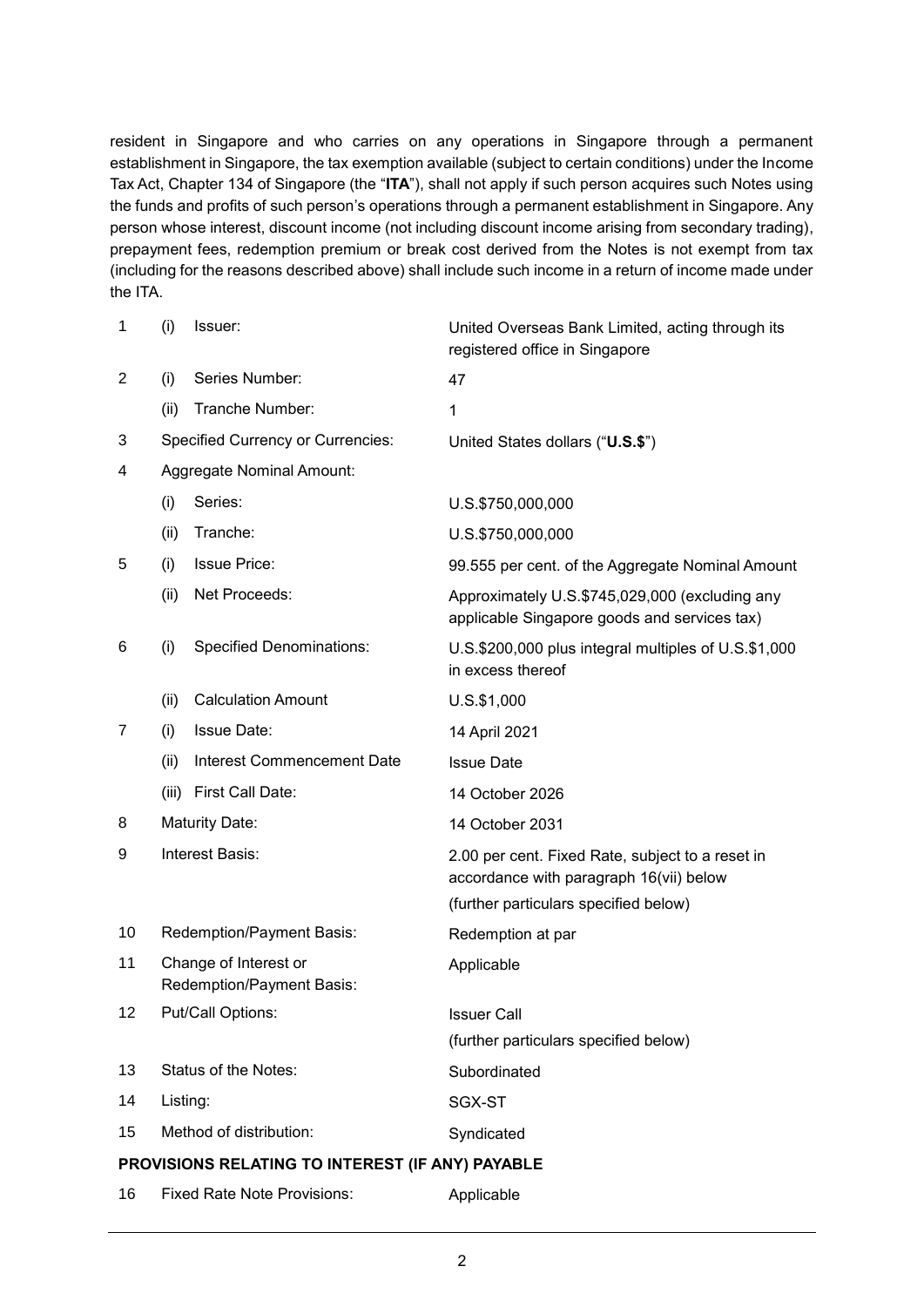- (i) Rate of Interest: 2.00 per cent. per annum payable semi-annually in arrear, subject to a reset in accordance with paragraph 16(vii) below (ii) Interest Payment Date(s): 14 April and 14 October in each year commencing on 14 October 2021 (iii) Fixed Coupon Amount(s): Not Applicable (iv) Broken Amount(s): Not Applicable (v) Day Count Fraction: 30/360
- (vi) Determination Dates: Not Applicable
- (vii) Other terms relating to the method of calculating interest for Fixed Rate Notes:

The Rate of Interest payable on the Notes from (and including) the First Call Date (as specified in paragraph 7(iii)) to (but excluding) the Maturity Date shall be reset to a fixed rate per annum (expressed as a percentage) equal to the then prevailing U.S Treasury Rate plus the Initial Spread.

"**Calculation Business Day**" means any day, excluding a Saturday and a Sunday, on which banks are open for general business (including dealings in foreign currencies) in New York City and Singapore.

"**Calculation Date**" means the second Calculation Business Day preceding the First Call Date.

"**Comparable Treasury Issue**" means the U.S. Treasury security selected by an independent financial institution of international repute (which is appointed by the Issuer and notified by the Issuer to the Trustee) as having a maturity of five years that would be utilised, at the time of selection and in accordance with customary financial practice, in pricing new issues of corporate debt securities with a maturity of five years.

"**Comparable Treasury Price**" means, with respect to any Calculation Date, the average of three Reference Treasury Dealer Quotations for such Calculation Date.

"**Initial Spread"** means 1.23 per cent., which is calculated as:

- (a) 2.086 per cent. per annum (being the yield on the Notes at the date of this Pricing Supplement); minus
- (b) 0.856 per cent.

For information purposes only, (b) is the rate in per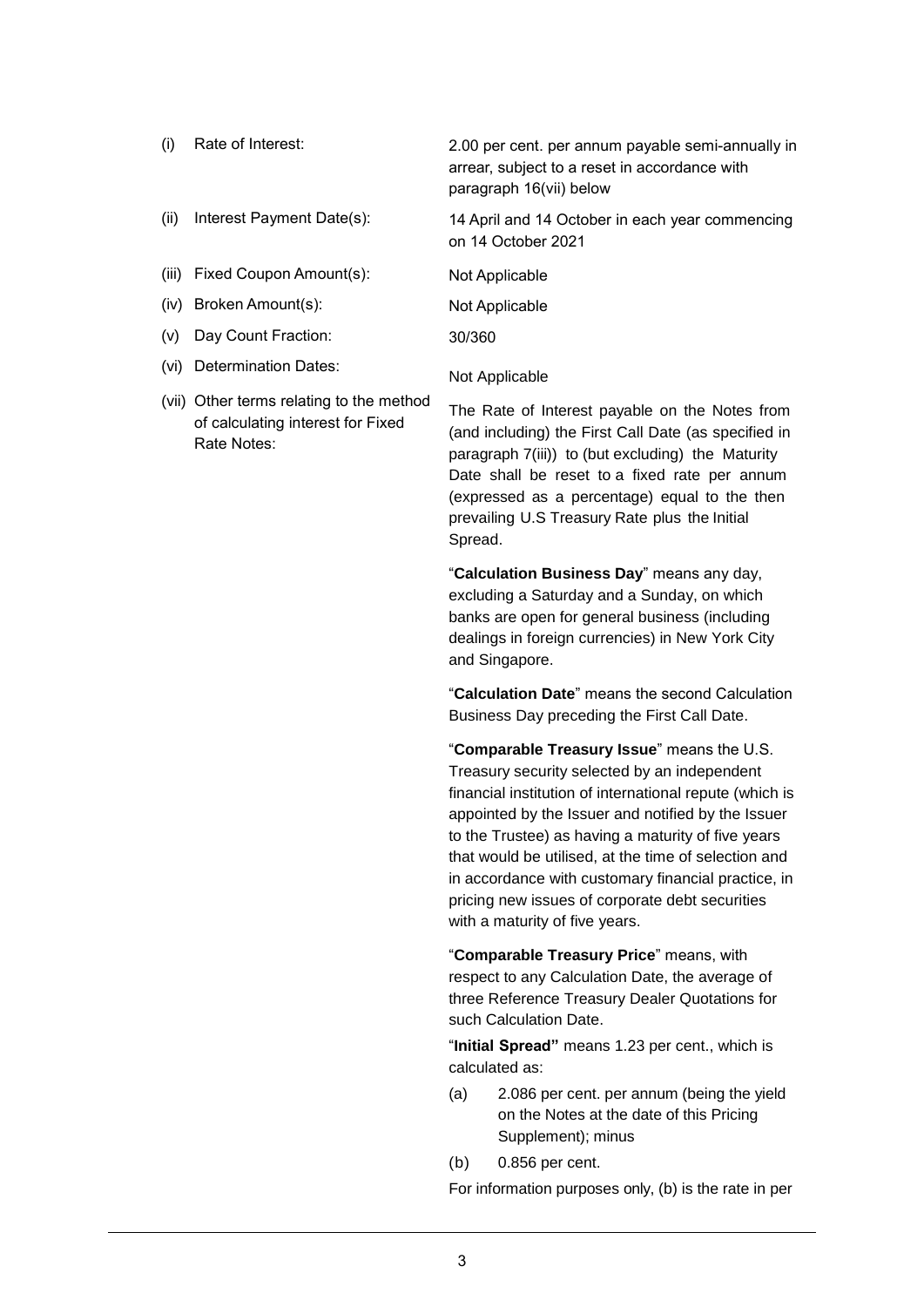cent. per annum equal to the yield on U.S. Treasury securities having a maturity of five years as on 7 April 2021.

"**Reference Treasury Dealer**" means each of the three nationally recognised investment banking firms selected by the Issuer that are primary U.S. Government securities dealers.

"**Reference Treasury Dealer Quotations**" means with respect to each Reference Treasury Dealer and any Calculation Date, the average, as determined by the Calculation Agent, of the bid and asked prices for the Comparable Treasury Issue, expressed in each case as a percentage of its principal amount, quoted in writing to the Calculation Agent by such Reference Treasury Dealer at 10.00 p.m. New York City time, on such Calculation Date.

"**U.S. Treasury Rate**" means the rate in percentage per annum notified by the Calculation Agent to the Issuer and the Noteholders (in accordance with the Conditions) equal to the yield on U.S. Treasury securities having a maturity of five years as is displayed on H.15(519) under the caption "Treasury constant maturities", as displayed on Reuters page "FRBCMT" (or any successor page or service displaying yields on U.S. Treasury securities as agreed between the Issuer and the Calculation Agent) at 5 p.m. (New York time) on the Calculation Date. If such page (or any successor page or service does not display the relevant yield at 5 p.m. (New York time) on the Calculation Date, U.S. Treasury Rate shall mean the rate in percentage per annum equal to the semi-annual equivalent yield to maturity of the Comparable Treasury Issue, calculated using a price for the Comparable Treasury Issue (expressed as a percentage of its principal amount) equal to the Comparable Treasury Price for the Calculation Date.

If there is no Comparable Treasury Price on the Calculation Date for whatever reason, U.S. Treasury Rate shall mean the rate in percentage per annum notified by the Calculation Agent to the Issuer and the Noteholders (in accordance with the Conditions) equal to the yield on U.S. Treasury securities having a maturity of five years as is displayed on H.15(519) under the caption "Treasury constant maturities", as was displayed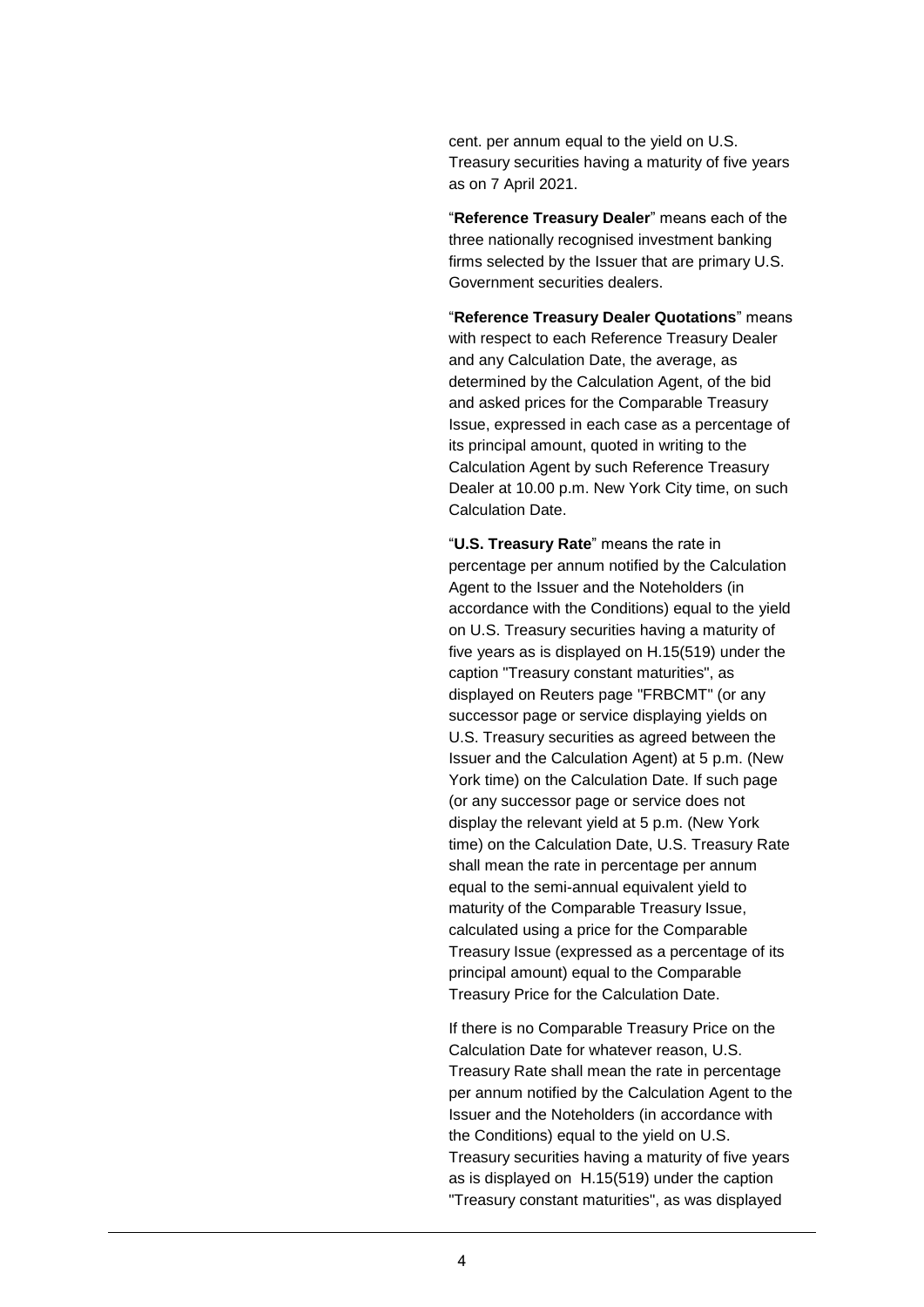|                                          |                                                             |                                                                                                                                                                                                                                                                                                                            | on Reuters page "FRBCMT" (or any successor<br>page or service displaying yields on U.S. Treasury<br>securities as agreed between the Issuer and the<br>Calculation Agent), at 5 p.m. (New York time) on<br>the last available date preceding the Calculation<br>Date on which such rate was displayed on<br>Reuters page "FRBCMT" (or any successor page<br>or service displaying yields on U.S. Treasury<br>securities as agreed between the Issuer and the<br>Calculation Agent).<br>If any U.S. Treasury Rate is negative, it will be<br>deemed zero.) |  |
|------------------------------------------|-------------------------------------------------------------|----------------------------------------------------------------------------------------------------------------------------------------------------------------------------------------------------------------------------------------------------------------------------------------------------------------------------|-----------------------------------------------------------------------------------------------------------------------------------------------------------------------------------------------------------------------------------------------------------------------------------------------------------------------------------------------------------------------------------------------------------------------------------------------------------------------------------------------------------------------------------------------------------|--|
| 17                                       |                                                             | <b>Floating Rate Note Provisions:</b>                                                                                                                                                                                                                                                                                      | Not Applicable                                                                                                                                                                                                                                                                                                                                                                                                                                                                                                                                            |  |
| 18                                       |                                                             | Zero Coupon Note Provisions:                                                                                                                                                                                                                                                                                               | Not Applicable                                                                                                                                                                                                                                                                                                                                                                                                                                                                                                                                            |  |
| <b>PROVISIONS RELATING TO REDEMPTION</b> |                                                             |                                                                                                                                                                                                                                                                                                                            |                                                                                                                                                                                                                                                                                                                                                                                                                                                                                                                                                           |  |
| 19                                       |                                                             | Call Option:                                                                                                                                                                                                                                                                                                               | Applicable                                                                                                                                                                                                                                                                                                                                                                                                                                                                                                                                                |  |
|                                          | (i)                                                         | Optional Redemption Date(s):                                                                                                                                                                                                                                                                                               | The First Call Date only                                                                                                                                                                                                                                                                                                                                                                                                                                                                                                                                  |  |
|                                          |                                                             |                                                                                                                                                                                                                                                                                                                            | (Paragraph (ii) of Condition 5(d)(ii) shall not apply to<br>the Notes)                                                                                                                                                                                                                                                                                                                                                                                                                                                                                    |  |
|                                          | (ii)                                                        | <b>Optional Redemption Amount(s)</b><br>of each Note and method, if any,<br>of calculation of such amount(s):                                                                                                                                                                                                              | U.S.\$1,000 per Calculation Amount                                                                                                                                                                                                                                                                                                                                                                                                                                                                                                                        |  |
| 20                                       |                                                             | Put Option:                                                                                                                                                                                                                                                                                                                | Not Applicable                                                                                                                                                                                                                                                                                                                                                                                                                                                                                                                                            |  |
| 21                                       | Variation instead of Redemption (Note<br>Condition $5(g)$ : |                                                                                                                                                                                                                                                                                                                            | Applicable                                                                                                                                                                                                                                                                                                                                                                                                                                                                                                                                                |  |
| 22                                       | Final Redemption Amount of each<br>Note:                    |                                                                                                                                                                                                                                                                                                                            | U.S.\$1,000 per Calculation Amount                                                                                                                                                                                                                                                                                                                                                                                                                                                                                                                        |  |
| 23                                       |                                                             | <b>Early Redemption Amount</b>                                                                                                                                                                                                                                                                                             |                                                                                                                                                                                                                                                                                                                                                                                                                                                                                                                                                           |  |
|                                          |                                                             | Early Redemption Amount(s) per<br>Calculation Amount payable on<br>redemption for taxation reasons or on<br>event of default or due to a Tax Event<br>or due to a Change of Qualification<br>Event and/or the method of calculating<br>the same (if required or if different from<br>that set out in the Note Conditions): | U.S.\$1,000 per Calculation Amount                                                                                                                                                                                                                                                                                                                                                                                                                                                                                                                        |  |
|                                          |                                                             | PROVISIONS RELATING TO LOSS ABSORPTION                                                                                                                                                                                                                                                                                     |                                                                                                                                                                                                                                                                                                                                                                                                                                                                                                                                                           |  |

24 Loss Absorption Measure: Write Down on a Loss Absorption Event (Note Condition 6(a)) Applicable

# **GENERAL PROVISIONS APPLICABLE TO THE NOTES**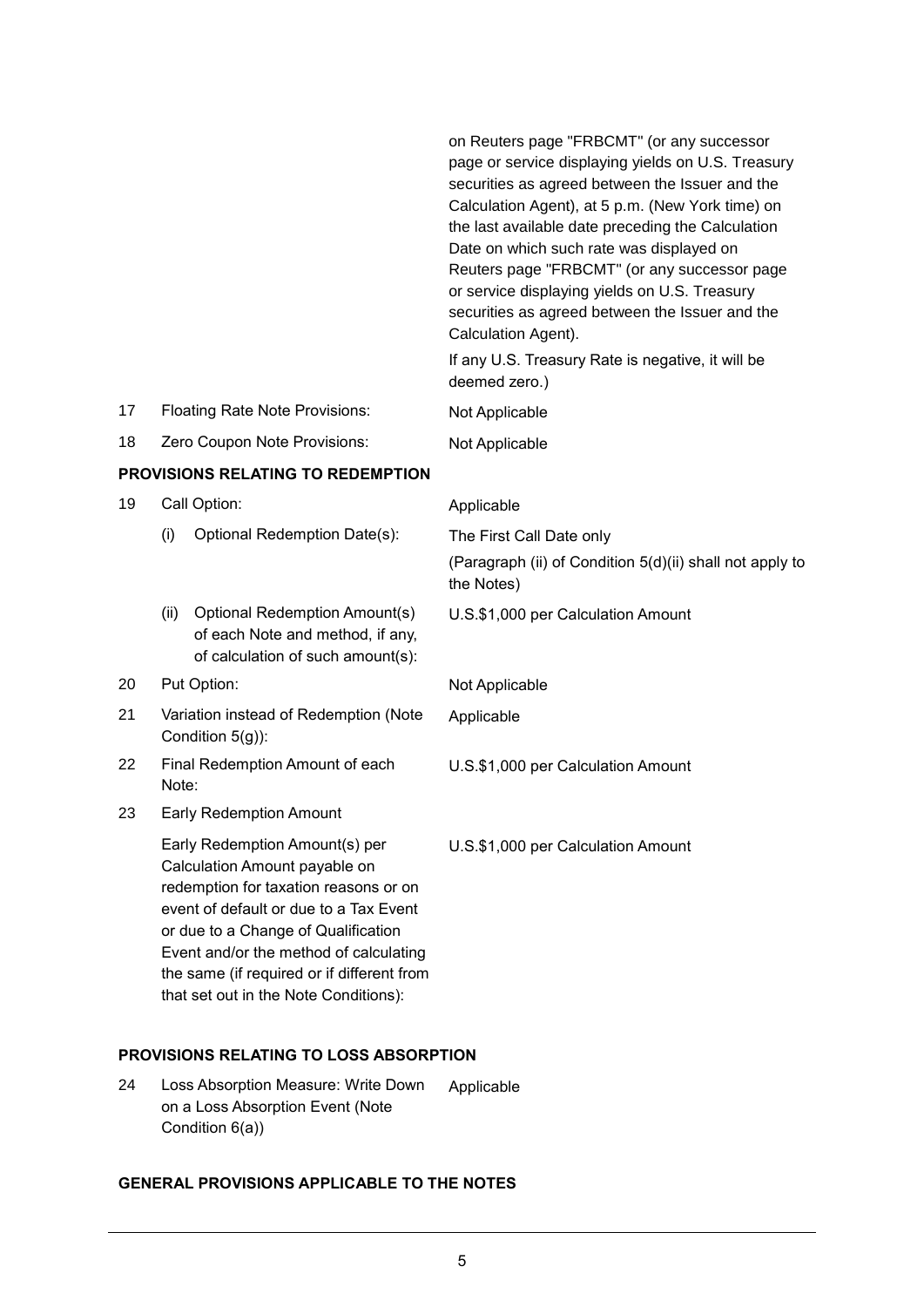| 25 | Form of Notes:                                                                                                                                                                                                                                                                                   | Registered Notes:                                                                                                                                          |
|----|--------------------------------------------------------------------------------------------------------------------------------------------------------------------------------------------------------------------------------------------------------------------------------------------------|------------------------------------------------------------------------------------------------------------------------------------------------------------|
|    |                                                                                                                                                                                                                                                                                                  | Regulation S Global Certificate registered in the<br>name of a nominee for DTC                                                                             |
|    |                                                                                                                                                                                                                                                                                                  | Rule 144A Global Certificate registered in the name<br>of a nominee for DTC                                                                                |
| 26 | Financial Centre(s) or other special<br>provisions relating to Payment Dates:                                                                                                                                                                                                                    | New York, London and Singapore                                                                                                                             |
| 27 | Talons for future Coupons or Receipts<br>to be attached to Definitive Notes (and<br>dates on which such Talons mature):                                                                                                                                                                          | <b>No</b>                                                                                                                                                  |
| 28 | Details relating to Partly-Paid Notes:<br>amount of each payment comprising<br>the Issue Price and date on which<br>each payment is to be made and<br>consequences (if any) of failure to pay,<br>including any right of the Issuer to<br>forfeit the Notes and interest due on<br>late payment: | Not Applicable                                                                                                                                             |
| 29 | Details relating to Instalment Notes:<br>amount of each instalment<br>("Instalment Amount"), date on which<br>each payment is to be made<br>("Instalment Date"):                                                                                                                                 | Not Applicable                                                                                                                                             |
| 30 | Other terms or special conditions:                                                                                                                                                                                                                                                               | Not Applicable                                                                                                                                             |
|    | <b>DISTRIBUTION</b>                                                                                                                                                                                                                                                                              |                                                                                                                                                            |
| 31 | If syndicated, names of Managers:<br>(i)                                                                                                                                                                                                                                                         | <b>Joint Lead Managers</b>                                                                                                                                 |
|    |                                                                                                                                                                                                                                                                                                  | <b>BNP Paribas</b>                                                                                                                                         |
|    |                                                                                                                                                                                                                                                                                                  | The Hongkong and Shanghai Banking Corporation<br>Limited, Singapore Branch                                                                                 |
|    |                                                                                                                                                                                                                                                                                                  | Société Générale                                                                                                                                           |
|    |                                                                                                                                                                                                                                                                                                  | United Overseas Bank Limited                                                                                                                               |
|    |                                                                                                                                                                                                                                                                                                  | <b>Co-Manager</b>                                                                                                                                          |
|    |                                                                                                                                                                                                                                                                                                  | Bank of China Limited, Singapore Branch                                                                                                                    |
|    | Stabilising Manager (if any):<br>(ii)                                                                                                                                                                                                                                                            | The Hongkong and Shanghai Banking Corporation<br>Limited, Singapore Branch                                                                                 |
| 32 | If non-syndicated, name of Dealer:                                                                                                                                                                                                                                                               | Not Applicable                                                                                                                                             |
| 33 | U.S. Selling Restrictions:                                                                                                                                                                                                                                                                       | Rule 144A; Reg. S Compliance Category 2; TEFRA<br>not applicable                                                                                           |
| 34 | Additional selling restrictions:                                                                                                                                                                                                                                                                 | Singapore:                                                                                                                                                 |
|    |                                                                                                                                                                                                                                                                                                  | The Notes shall not be offered or sold, or be made<br>the subject of an invitation for subscription or<br>purchase, to United Overseas Bank Limited or any |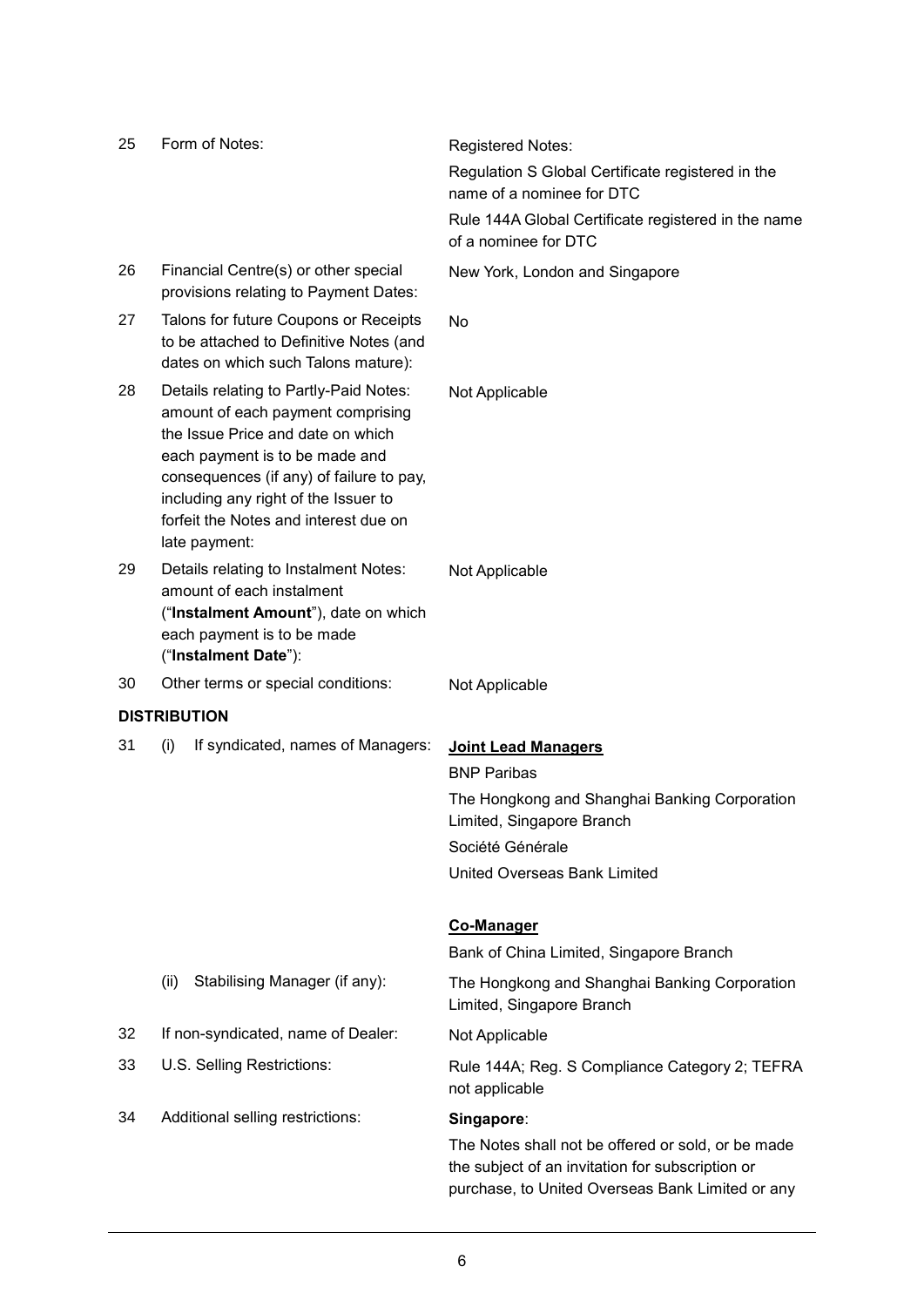of its banking group entities or associates (each as defined in MAS Notice 637), unless with the prior approval of MAS.

## **OPERATIONAL INFORMATION**

| 35                                           | ISIN Code:                                                                                                                                                                                                                                          | Regulation S Notes: US91127LAE02<br>Rule 144A Notes: US91127KAE29                                                                                                                                                                                                                                                                                                                                                                                                                                                                                     |  |  |
|----------------------------------------------|-----------------------------------------------------------------------------------------------------------------------------------------------------------------------------------------------------------------------------------------------------|-------------------------------------------------------------------------------------------------------------------------------------------------------------------------------------------------------------------------------------------------------------------------------------------------------------------------------------------------------------------------------------------------------------------------------------------------------------------------------------------------------------------------------------------------------|--|--|
| 36                                           | Common Code:                                                                                                                                                                                                                                        | Regulation S Notes: 233121983<br>Rule 144A Notes: 233122050                                                                                                                                                                                                                                                                                                                                                                                                                                                                                           |  |  |
| 37                                           | CUSIP:                                                                                                                                                                                                                                              | Regulation S Notes: 91127LAE0<br>Rule 144A Notes: 91127KAE2                                                                                                                                                                                                                                                                                                                                                                                                                                                                                           |  |  |
| 38                                           | CINS:                                                                                                                                                                                                                                               | Not Applicable                                                                                                                                                                                                                                                                                                                                                                                                                                                                                                                                        |  |  |
| 39                                           | <b>CMU Instrument Number:</b>                                                                                                                                                                                                                       | Not Applicable                                                                                                                                                                                                                                                                                                                                                                                                                                                                                                                                        |  |  |
| 40                                           | Any clearing system(s) other than The<br>Central Depository (Pte) Limited, The<br>Central Moneymarkets Unit Service,<br>Euroclear Bank SA/NV, Clearstream<br>Banking S.A., DTC and Austraclear Ltd<br>and the relevant identification<br>number(s): | Not Applicable                                                                                                                                                                                                                                                                                                                                                                                                                                                                                                                                        |  |  |
| 41                                           | Delivery:                                                                                                                                                                                                                                           | Delivery against payment                                                                                                                                                                                                                                                                                                                                                                                                                                                                                                                              |  |  |
| 42                                           | Additional Paying Agent(s) (if any):                                                                                                                                                                                                                | Not Applicable                                                                                                                                                                                                                                                                                                                                                                                                                                                                                                                                        |  |  |
| PROVISIONS RELATING TO UOB SUSTAINABLE NOTES |                                                                                                                                                                                                                                                     |                                                                                                                                                                                                                                                                                                                                                                                                                                                                                                                                                       |  |  |
| 43                                           | <b>UOB Sustainable Notes:</b>                                                                                                                                                                                                                       | Applicable                                                                                                                                                                                                                                                                                                                                                                                                                                                                                                                                            |  |  |
| 44                                           | Reviewer(s):                                                                                                                                                                                                                                        | Sustainalytics                                                                                                                                                                                                                                                                                                                                                                                                                                                                                                                                        |  |  |
| 45                                           | Date of Second-Party Opinion:                                                                                                                                                                                                                       | 17 March 2021                                                                                                                                                                                                                                                                                                                                                                                                                                                                                                                                         |  |  |
|                                              | <b>GENERAL</b>                                                                                                                                                                                                                                      |                                                                                                                                                                                                                                                                                                                                                                                                                                                                                                                                                       |  |  |
| 46                                           | Prohibition of Sales to EEA Retail<br>Investors:                                                                                                                                                                                                    | Applicable                                                                                                                                                                                                                                                                                                                                                                                                                                                                                                                                            |  |  |
| 47                                           | Prohibition of Sales to UK Retail<br>Investors:                                                                                                                                                                                                     | Applicable                                                                                                                                                                                                                                                                                                                                                                                                                                                                                                                                            |  |  |
| 48                                           | Ratings:                                                                                                                                                                                                                                            | A2 (Moody's), BBB+ (S&P), A (Fitch)                                                                                                                                                                                                                                                                                                                                                                                                                                                                                                                   |  |  |
| 49                                           | Governing Law:                                                                                                                                                                                                                                      | English law, save that the provisions relating to<br>Subordinated Notes in Note Conditions 3(b), 3(c),<br>3(d), 3(e), 6, 10(b)(ii) and 10(b)(iii) (together, the<br>"Singapore Law Governed Provisions") shall be<br>governed by, and construed in accordance with, the<br>laws of Singapore and the Singapore courts shall<br>have exclusive jurisdiction to settle any disputes<br>arising out of or in connection with the Singapore<br>Law Governed Provisions and accordingly any legal<br>action or proceedings arising out of or in connection |  |  |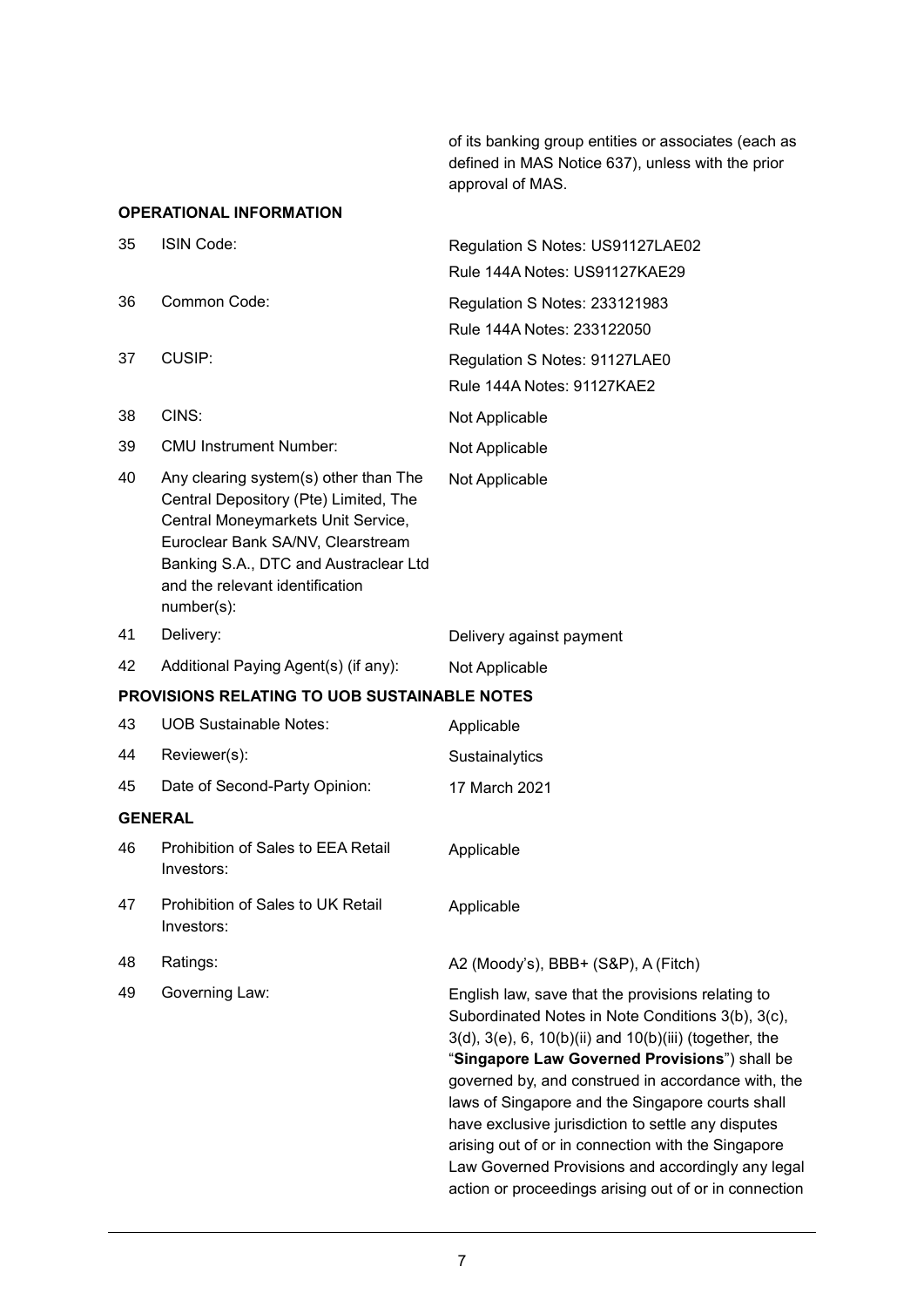|    |                                | with the Singapore law Governed Provisions shall |
|----|--------------------------------|--------------------------------------------------|
|    |                                | be brought in such courts.                       |
| 50 | Applicable governing document: | Trust Deed dated 6 April 2021                    |

## **USE OF PROCEEDS**

The net proceeds from the Notes will be applied by the Issuer to finance or refinance Eligible Assets falling under the UOB Sustainable Bond Framework's Green and Social Categories, in accordance with the UOB Sustainable Bond Framework as set out in the "*Use of Proceeds*" of the Offering Circular.

### **PURPOSE OF PRICING SUPPLEMENT**

This Pricing Supplement comprises the final terms required for issue and admission to trading on the Singapore Exchange Securities Trading Limited of the Notes described herein pursuant to the U.S.\$15,000,000,000 Global Medium Term Note Programme of United Overseas Bank Limited.

### **INVESTMENT CONSIDERATIONS**

There are significant risks associated with the Notes. Prospective investors should have regard to the factors described under the section headed "Investment Considerations" in the Offering Circular before purchasing any Notes. Before entering into any transaction, prospective investors should ensure that they fully understand the potential risks and rewards of that transaction and independently determine that the transaction is appropriate given their objectives, experience, financial and operational resources and other relevant circumstances. Prospective investors should consider consulting with such advisers as they deem necessary to assist them in making these determinations.

#### **RESPONSIBILITY**

The Issuer accepts responsibility for the information contained in this Pricing Supplement.